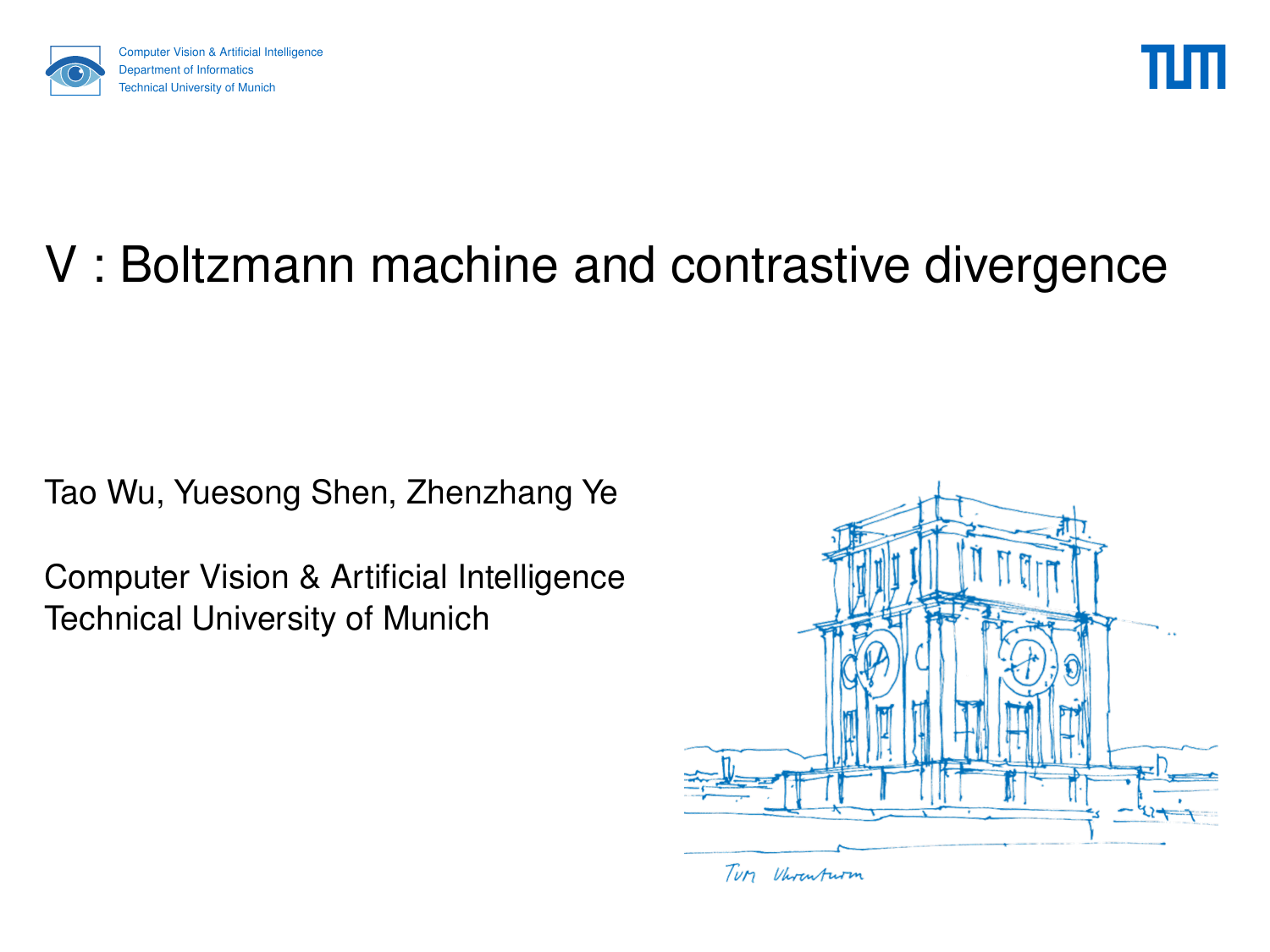



### Boltzmann machine



Boltzmann machine  $\simeq$  Binary-label pairwise Markov network

Parametrization ( $x_i \in \{0, 1\}$ ;  $w_{i,j}, u_i \in \mathbb{R}$ ):

$$
p(x; w, u) = \frac{1}{Z(w, u)} \exp(\sum_{(i,j)\in \mathcal{E}} w_{i,j}x_i x_j + \sum_{i\in \mathcal{V}} u_i x_i).
$$
 (1)

 $\rightarrow$  Always possible: recall energy reparametrization for graphcut!

<sup>1</sup>From [https://en.wikipedia.org/wiki/Boltzmann\\_machine](https://en.wikipedia.org/wiki/Boltzmann_machine) PGM SS19 :  $\dot{V}$  : Boltzmann machine and contrastive divergence 2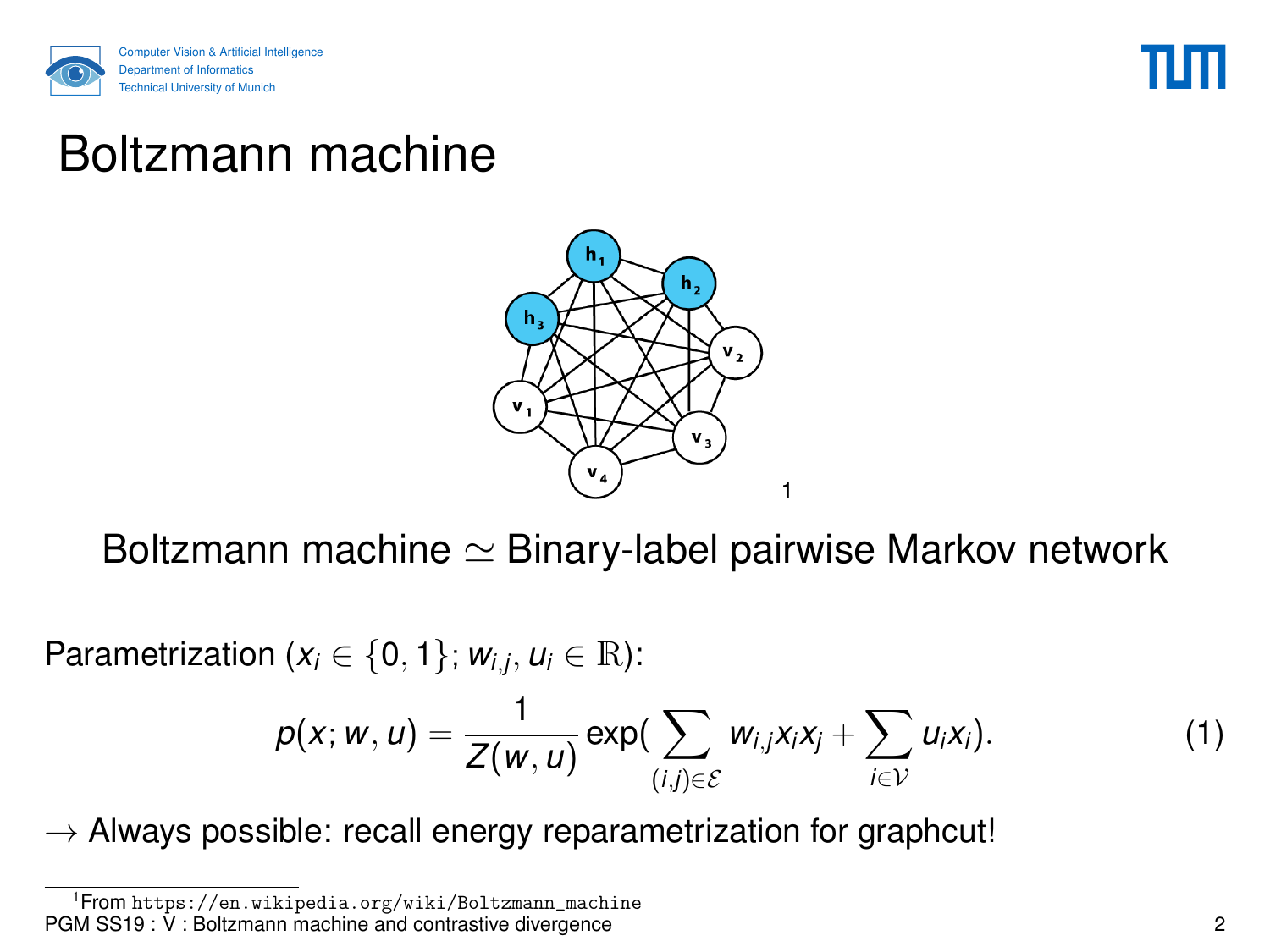



### Why Boltzmann machine?

#### Boltzmann machines are useful for

• Unsupervised feature learning



• Generative learning



<sup>2</sup>Lee et al., ["Sparse Deep Belief Net Model for Visual Area V2".](#page-0-0)

<sup>3</sup>Mnih et al., ["Conditional Restricted Boltzmann Machines for Structured Output Prediction".](#page-0-0)

PGM SS19 : V : Boltzmann machine and contrastive divergence 3  $\sim$  3  $\sim$  3  $\sim$  3  $\sim$  3  $\sim$  3  $\sim$  3  $\sim$  3  $\sim$  3  $\sim$  3  $\sim$  3  $\sim$  3  $\sim$  3  $\sim$  3  $\sim$  3  $\sim$  3  $\sim$  3  $\sim$  3  $\sim$  3  $\sim$  3  $\sim$  3  $\sim$  3  $\sim$  3  $\sim$  3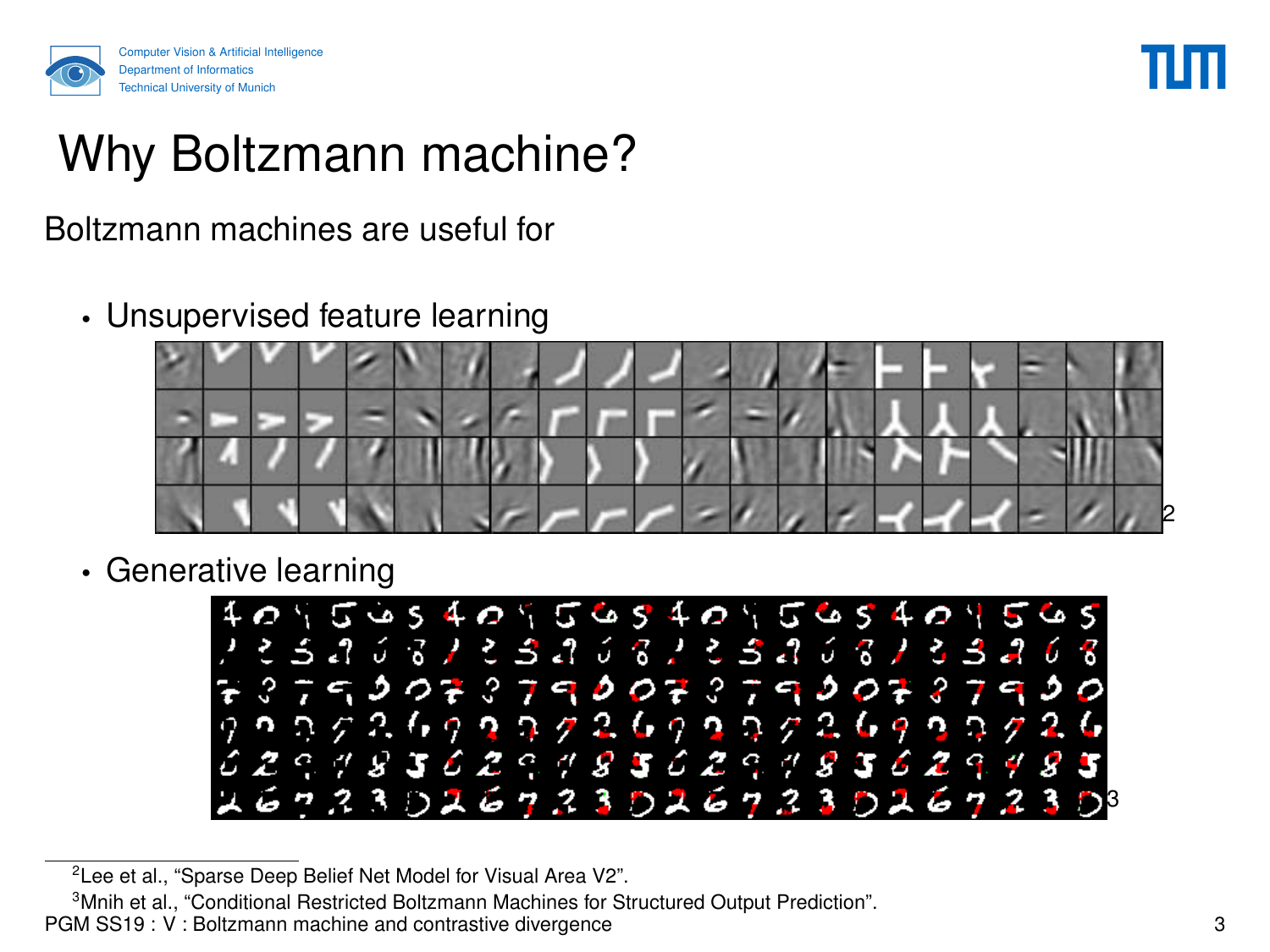



## Inference and learning of Boltzmann machine

As we know from the lecture:

- Exact inference is intractable in general
	- − Approximative methods: variational inference, MCMC
	- − Sub-modular: graphcut for MAP inference
- probabilistic learning requires inference
	- − Exact probabilistic learning also hard ...
	- − Often as latent variable model (LVM): even more complicated ...

Nevertheless, we can use **Boltzmann machines with special structures** to simplify the computation while achieving satisfactory results.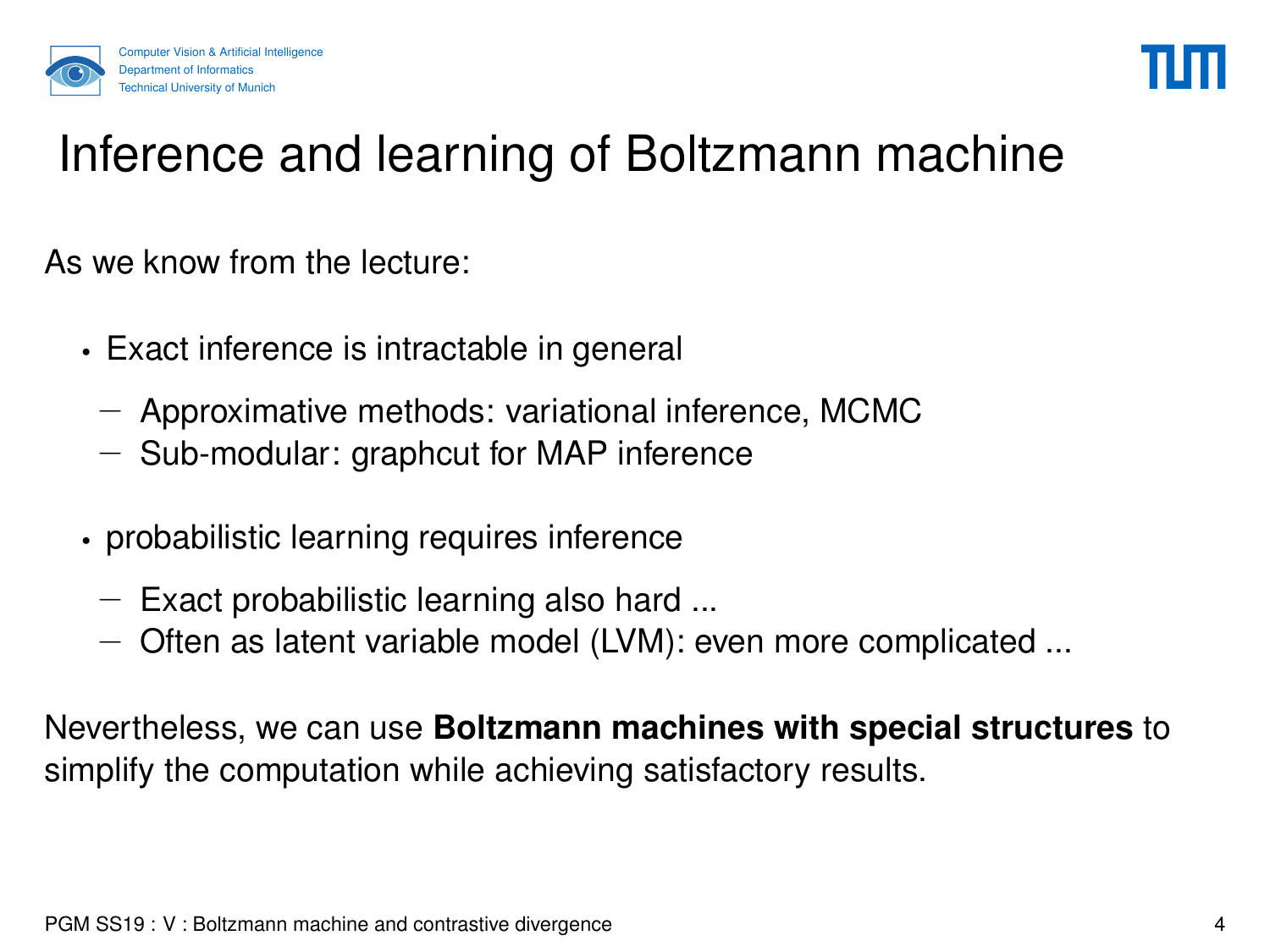



### Restricted Boltzmann machine (RBM)

RBM: simple LVM, bipartite graph with visible + hidden layer.



Parametrization ( $v_i$ ,  $h_j \in \{0, 1\}$ ;  $w_{i,j}$ ,  $b_i$ ,  $c_j \in \mathbb{R}$ ):

$$
p(v,h;w,b,c) = \frac{1}{Z(w,b,c)} \exp(\sum_{(i,j) \in \mathcal{E}} w_{i,j} v_i h_j + \sum_{i \in \mathcal{V}_{\text{visible}}} b_i v_i + \sum_{j \in \mathcal{V}_{\text{hidden}}} c_j h_j). \hspace{0.5cm} (2)
$$

- $v$ : visible layer  $\rightsquigarrow$  observation
- $h$ : hidden layer  $\rightsquigarrow$  latent representation

PGM SS19 : V : Boltzmann machine and contrastive divergence  $5\,$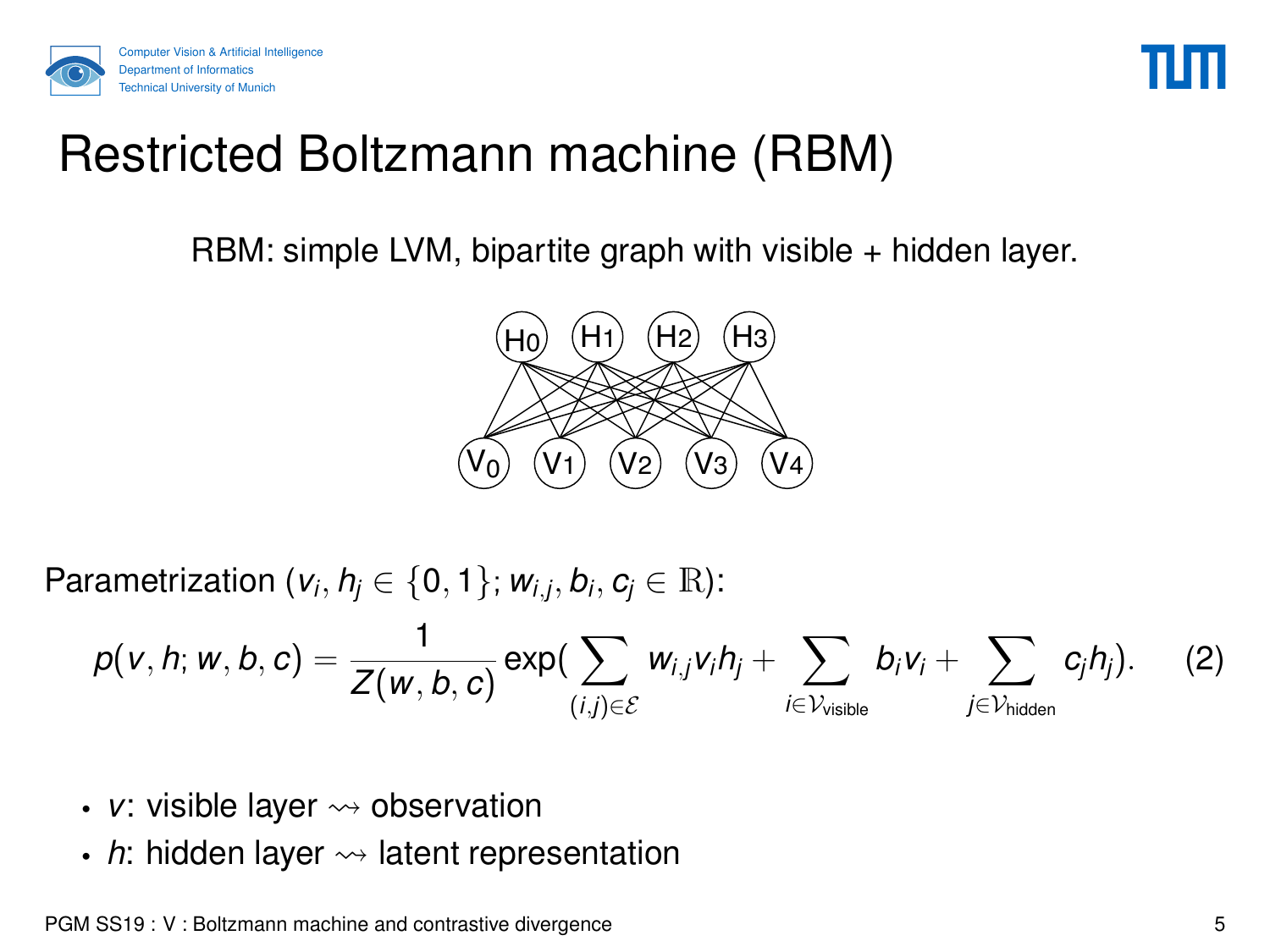



## RBM: inference

• Layerwise conditional distribution: close form!

 $\rightsquigarrow$  Visible nodes are conditionally independent given hidden nodes;  $\rightsquigarrow$  Hidden nodes are conditionally independent given visible nodes.

$$
p(v_i|h; w, b) = \sigma((2v_i - 1)(\sum_j w_{i,j}h_j + b_i)),
$$
  
\n
$$
p(h_j|v; w, c) = \sigma((2h_j - 1)(\sum_j w_{i,j}v_j + c_j)),
$$
\n(3)

*i*

where  $\sigma : x \to 1/(1 + \exp(-x))$  is the sigmoid function.

• Joint distribution: intractable ...

 $\rightsquigarrow$  MCMC: unbiased, high quality, but slow;

 $\rightsquigarrow$  Variational inference: faster, but often biased, lower quality.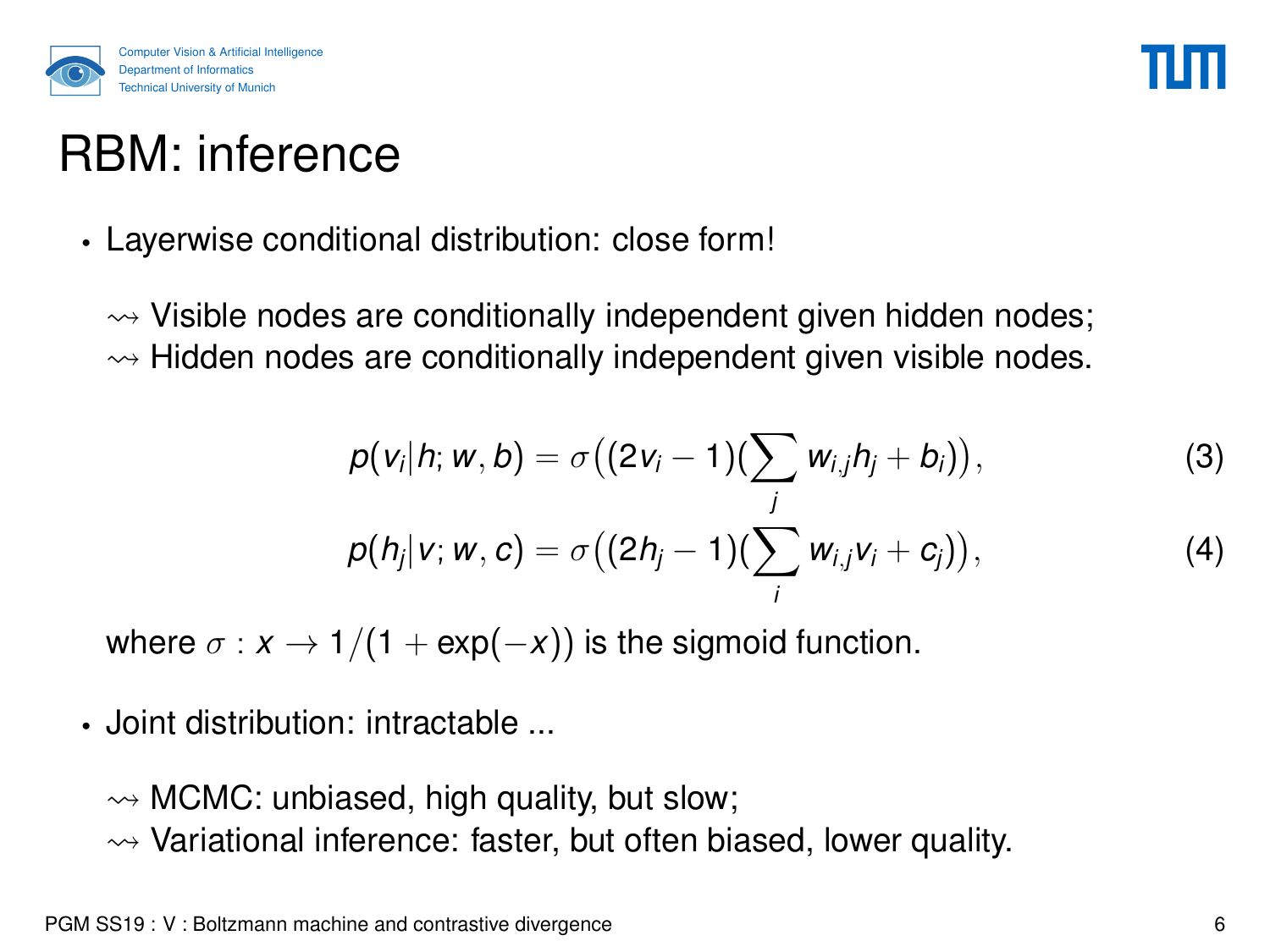



### RBM: maximum likelihood estimation

Given a dataset  $\mathcal{D} = (v_n)_{1 \le n \le N}$ , the averaged log-likelihood is then:

$$
I(\mathcal{D}; w, b, c) = \frac{1}{N} \log p(\mathcal{D}|w, b, c) = \frac{1}{N} \sum_{n} \log p(v_n|w, b, c)
$$
(5)  

$$
= \frac{1}{N} \sum_{n} (\log \sum_{h} exp(\sum_{(i,j) \in \mathcal{E}} w_{i,j} v_{i,n} h_j + \sum_{i \in \mathcal{V}_{visible}} b_i v_{i,n} + \sum_{j \in \mathcal{V}_{hidden}} c_j h_j))
$$
(6)  

$$
- \log Z(w, b, c).
$$

Its derivatives w.r.t parameters *w*, *b*, *c* are:

$$
\frac{\partial I(\mathcal{D}; w, b, c)}{\partial w_{i,j}} = \mathbb{E}_{V \sim r}[\mathbb{E}_{H \sim p(\cdot|V)}[V_i H_j]] - \mathbb{E}_{V, H \sim p}[V_i H_j]; \tag{8}
$$

$$
\frac{\partial I(\mathcal{D}; w, b, c)}{\partial b_i} = \mathbb{E}_{V \sim r}[V_i] - \mathbb{E}_{V \sim p}[V_i];\tag{9}
$$

$$
\frac{\partial I(\mathcal{D}; w, b, c)}{\partial c_j} = \mathbb{E}_{V \sim r}[\mathbb{E}_{H \sim p(\cdot|V)}[H_j]] - \mathbb{E}_{H \sim p}[H_j]. \qquad (10)
$$

 $\rightarrow$   $r/p$ : data / model distribution. Always diff of  $E_{data}$  and  $E_{model}$ . PGM SS19 : V : Boltzmann machine and contrastive divergence 7  $\frac{1}{2}$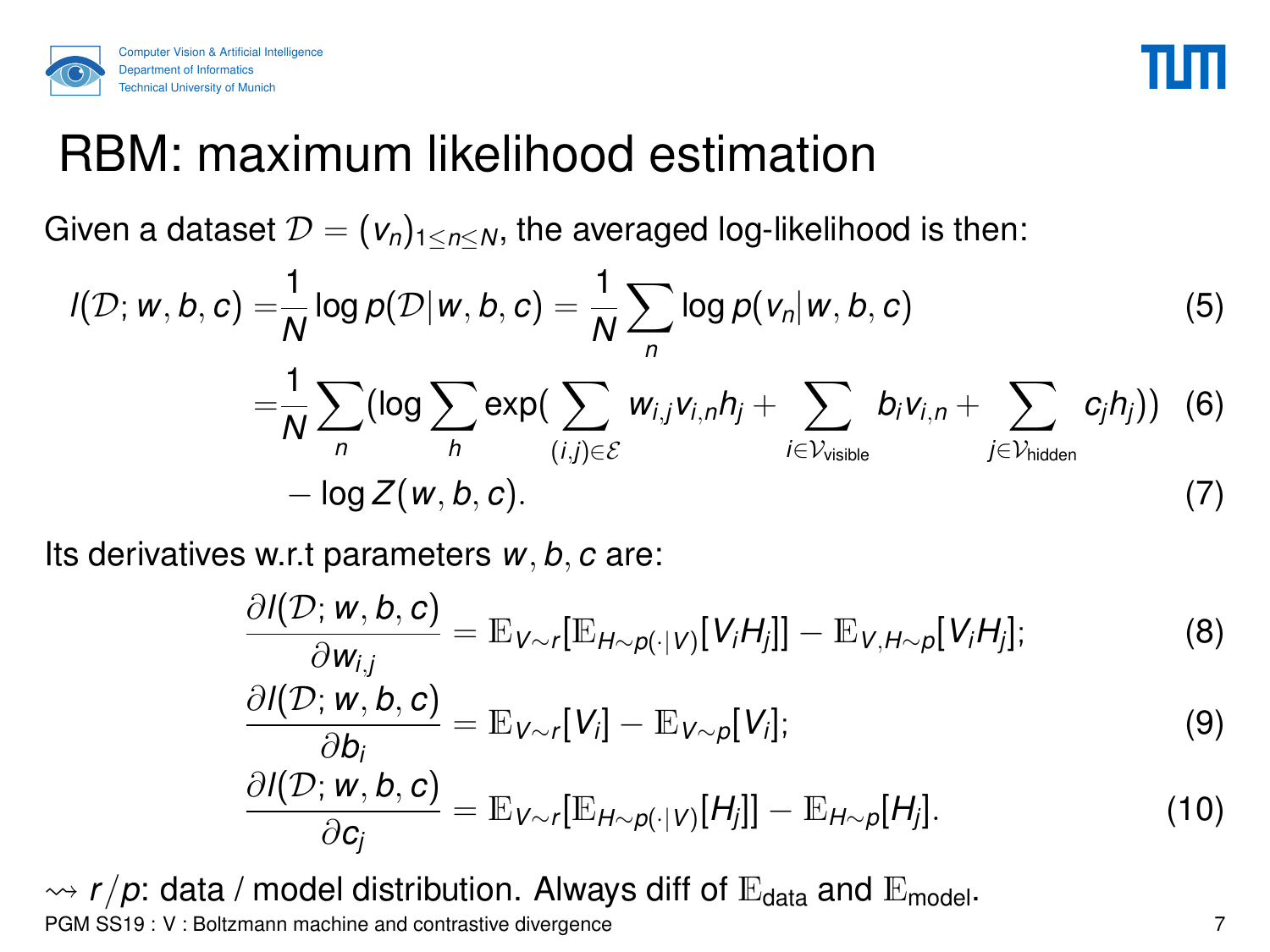

# Contrastive divergence (CD)

For RBMs, data terms  $E_{data}$  have close form, but model terms  $E_{model}$  are intractable!

Main idea: accelerate MCMC via truncation.

- **layer-wise blocking Gibbs**: fast with close-form conditional distribution
- **k-step truncation**: no need to wait for / check convergence

initialization: 
$$
v_n^{(0)} = v_n, h_n^{(0)} \sim p(h|v_n),
$$
 (11)

for *i* from 1 to *k*: 
$$
v_n^{(i)} \sim p(v|h^{(i-1)}), h_n^{(i)} \sim p(h|v^{(i)}).
$$
 (12)

- Even  $k = 1$  works in practice;
- $v_n^{(k)}, h_n^{(k)}$  are biased samples;
- $k \to +\infty$ : unbiased, blocking Gibbs sampling till convergence.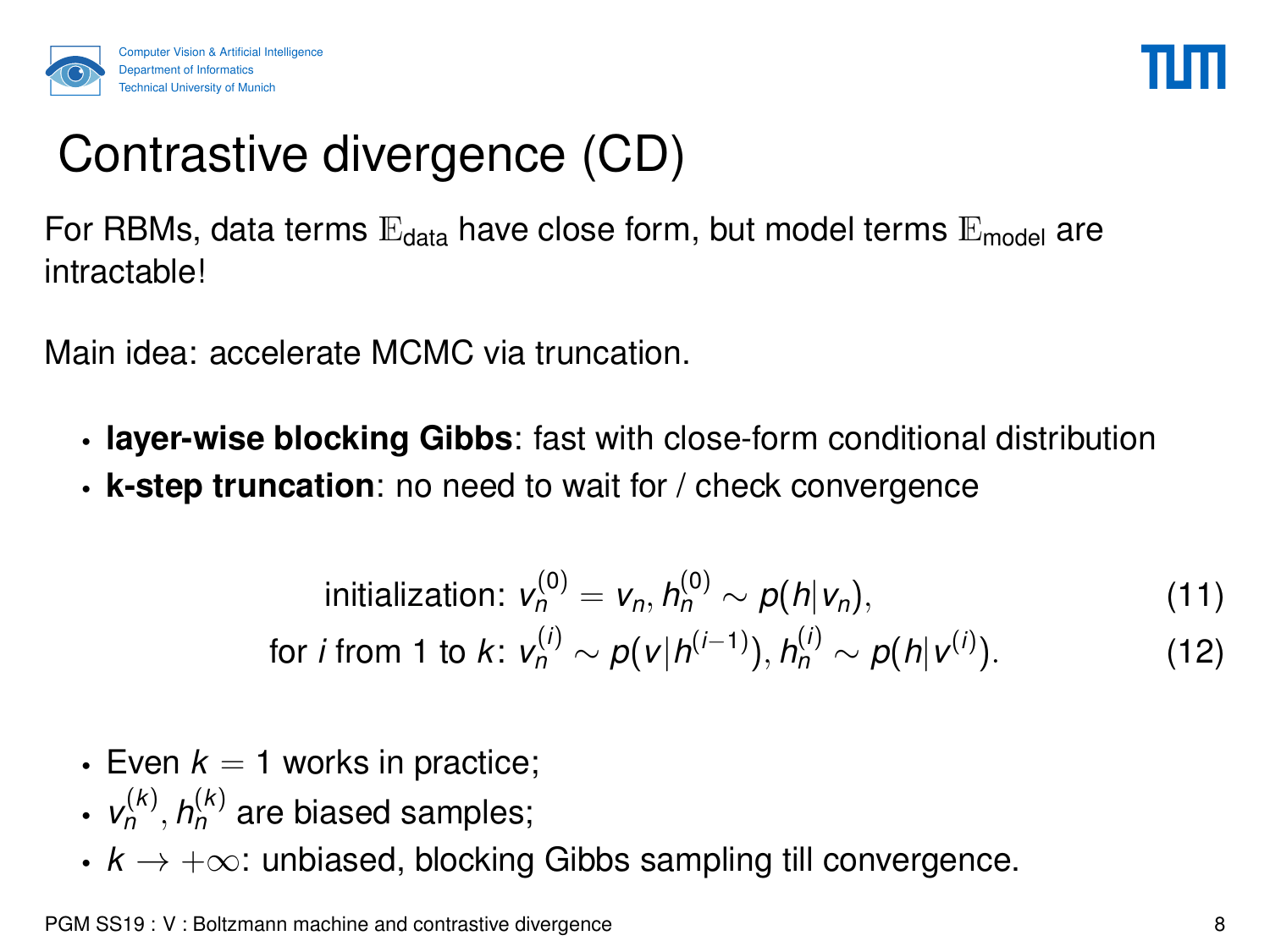



### CD-k: procedure in practice

Directly estimating gradients with samples  $v_n^{(k)}$ ,  $h_n^{(k)}$  will result in high variance.

Solution: use "soft version" (i.e. sample distribution) directly instead!

$$
\widetilde{h}_{n}^{(0)} = p(h|v_{n}), \widetilde{v}_{n}^{(k)} = p(v|h^{(k-1)}), \widetilde{h}_{n}^{(k)} = p(h|v^{(k)}).
$$
 (13)

CD-k procedure in practice:

- Iterate over observations *vn*:
	- $-$  Initialization:  $v_n^{(0)} = v_n$ ;
	- $-$  For *i* from 0 to  $k 1$ :  $h_n^{(i)} \sim p(h|v^{(i)}), v_n^{(i+1)} \sim p(v|h^{(i)});$
	- *n* <del>n</del> <del>*n*<sup>(0)</sup></sup> = *p*(*h*|*v*<sub>*n*</sub>),  $\widetilde{v}_n^{(k)} = p(v|h^{(k-1)}), \widetilde{h}_n^{(k)} = p(h|v^{(k)});$ <br>
	Steeheetie gradiente</sub></del>
	- − Stochastic gradients  $\Delta w = \widetilde{h}_{n}^{(0)} v_{n}^{\top} - \widetilde{h}_{n}^{(k)} \widetilde{v}_{n}^{(k)\top}, \Delta b = v_{n} - \widetilde{v}_{n}^{(k)}, \Delta c = \widetilde{h}_{n}^{(0)} - \widetilde{h}_{n}^{(k)}$ *n*

We can then update parameters with gradient-based optimization.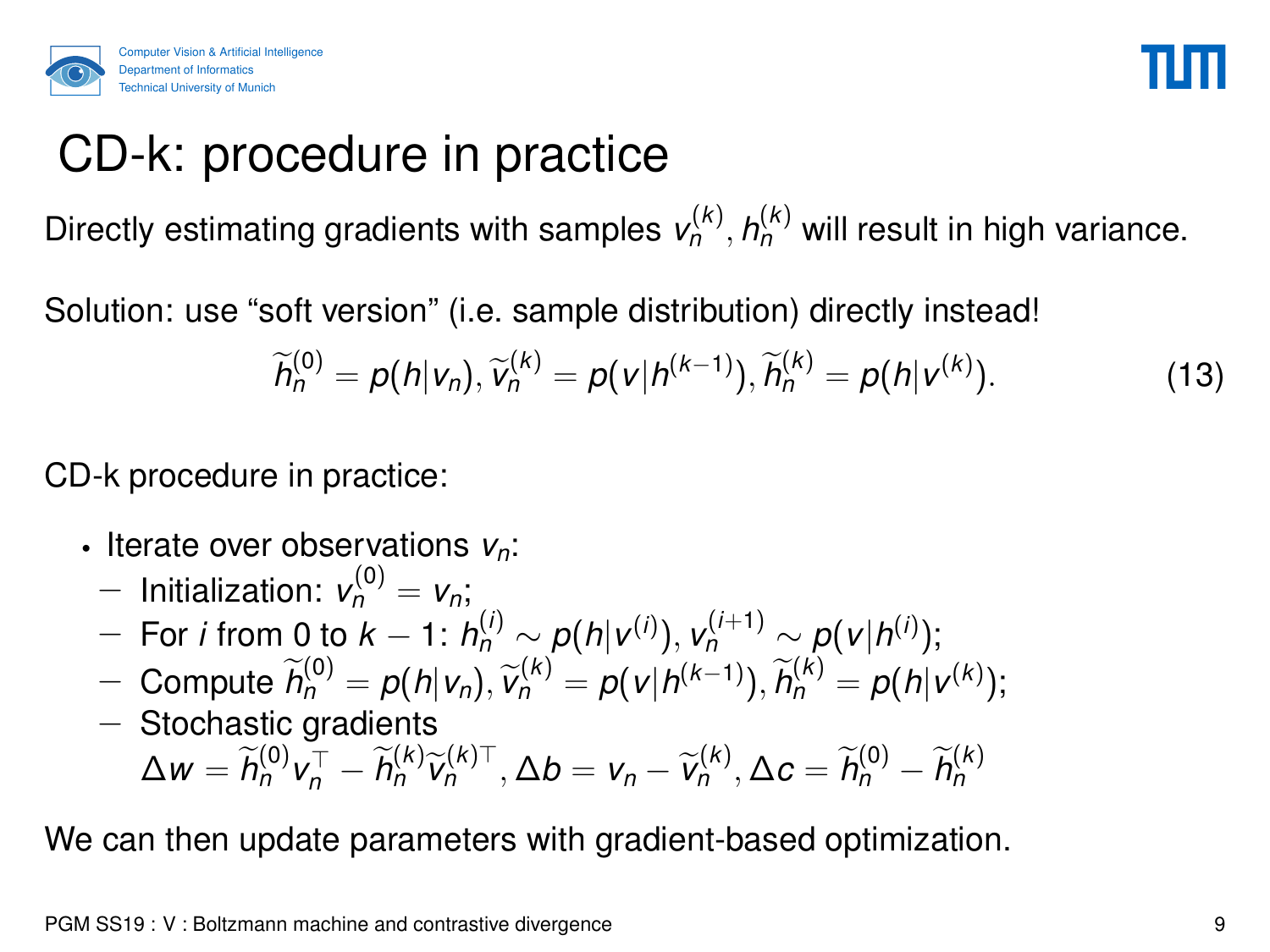

# Persistent CD (PCD)

In CD-k, the MCMC is reinitialized for every sample, resulting in short chains.

If the distribution changes slowly (e.g. small learning rate), then the last sample of the previous chain is a good initialization for the next chain.

We can keep the MCMC running, resulting in **"persistent" CD**.

PCD procedure in practice:

- Iterate over observations *vn*:
	- $-$  Initialization:  $v_n^{(0)} = v_{n-1}^{(k)}$ ,(^*)*<br>*n*−1
	- $−$  For *i* from 0 to  $k 1$ :  $h_n^{(i)} \sim p(h|v^{(i)}), v_n^{(i+1)} \sim p(v|h^{(i)});$
	- *n* <del>n</del> <del>*n*<sup>(0)</sup></sup> = *p*(*h*|*v*<sub>*n*</sub>),  $\widetilde{v}_n^{(k)} = p(v|h^{(k-1)}), \widetilde{h}_n^{(k)} = p(h|v^{(k)});$ <br>
	Steeheetie gradiente</sub></del>
	- − Stochastic gradients  $\Delta w = \widetilde{h}_{n}^{(0)} v_{n}^{\top} - \widetilde{h}_{n}^{(k)} \widetilde{v}_{n}^{(k)\top}, \Delta b = v_{n} - \widetilde{v}_{n}^{(k)}, \Delta c = \widetilde{h}_{n}^{(0)} - \widetilde{h}_{n}^{(k)}$ *n*

We can then update parameters with gradient-based optimization.

PGM SS19 : V : Boltzmann machine and contrastive divergence 10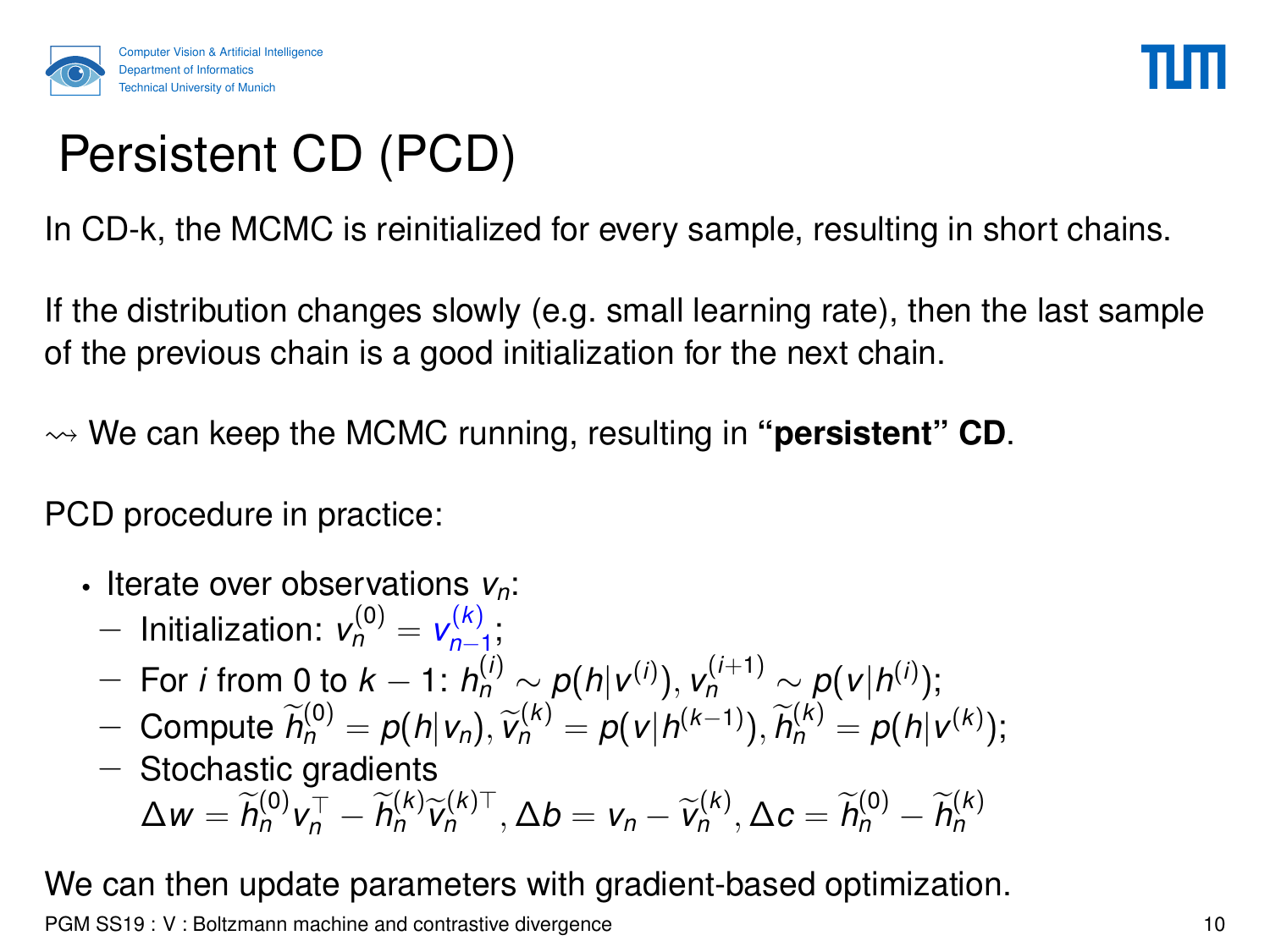

## Going deeper ...

RBM has simple structure:

- + unsupervised LVM
- $\cdot$  + easy to train
- - limited modeling power

#### Solution: **more hidden layers**

- + unsupervised LVM
- + stronger modeling power
- + efficient computation  $\rightsquigarrow$  tensor ops, blocking Gibbs
- - more complex than RBM  $\rightsquigarrow$  no closed form for data term!



<sup>4</sup>From [https://www.reddit.com/r/ProgrammerHumor/comments/5si1f0/machine\\_learning\\_approaches/](https://www.reddit.com/r/ProgrammerHumor/comments/5si1f0/machine_learning_approaches/) PGM SS19:  $\dot{V}$ : Boltzmann machine and contrastive divergence 11

4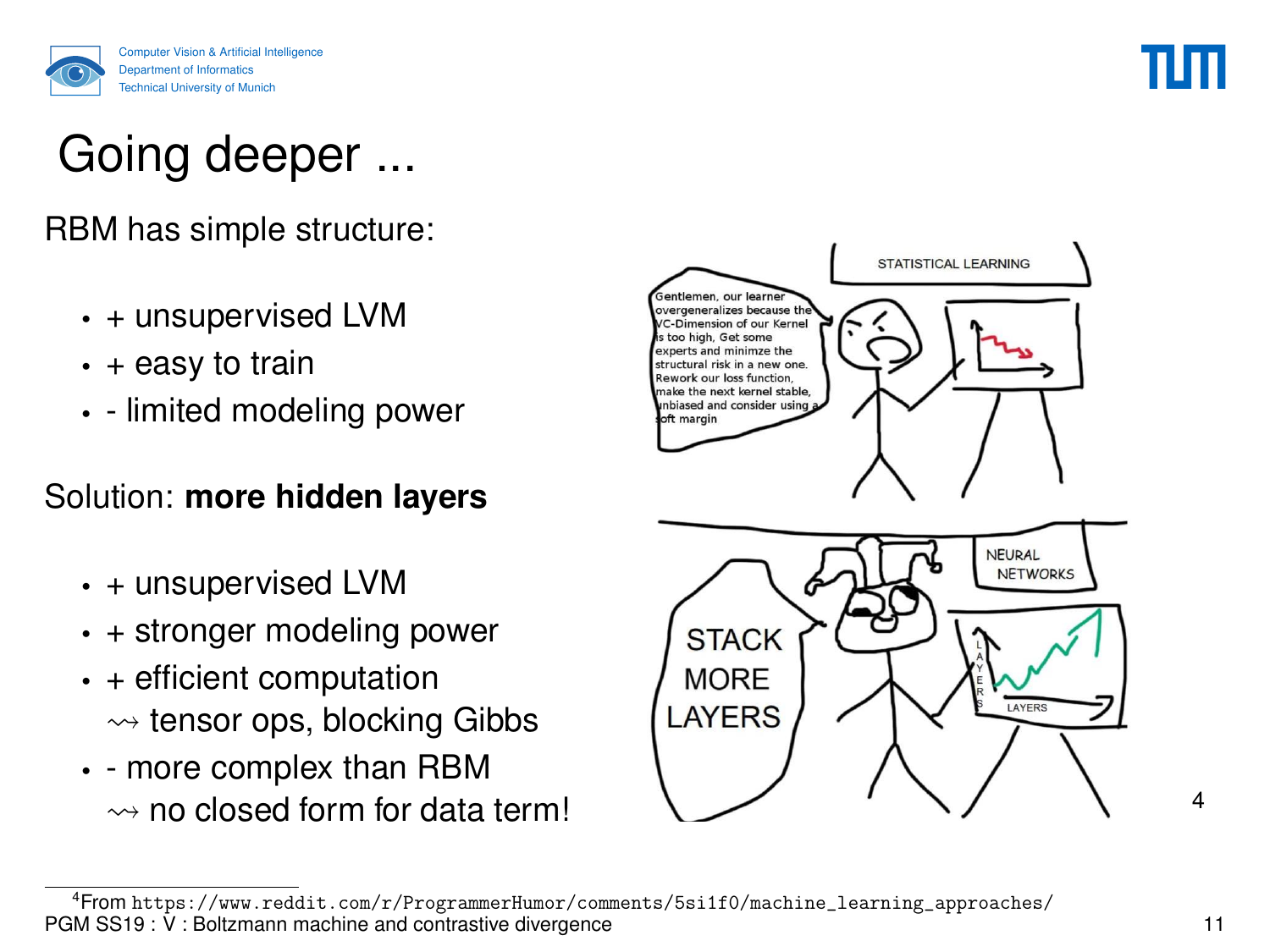



## Greedy training of multiple hidden layers

- Training 1 hidden layer solved: CD-k, PCD ...
- Training more hidden layers unknown  $\rightsquigarrow$  CD doesn't easily apply: no more close form for  $p(h|v)$ !  $\rightsquigarrow$  How do we solve it?

Intuitive idea: train hidden layers one by one!

Given layers  $V = H_0, H_1, H_2, \ldots, H_n$ , proceed as follows:

For *i* from 0 to *n* − 1 do:

- Transform inputs via feed-forward through trained layers till layer *i*;
- Train the weights and biases associated with  $H_i$  and  $H_{i+1}$  as an RBM;
- Fix the parameters in this trained layer.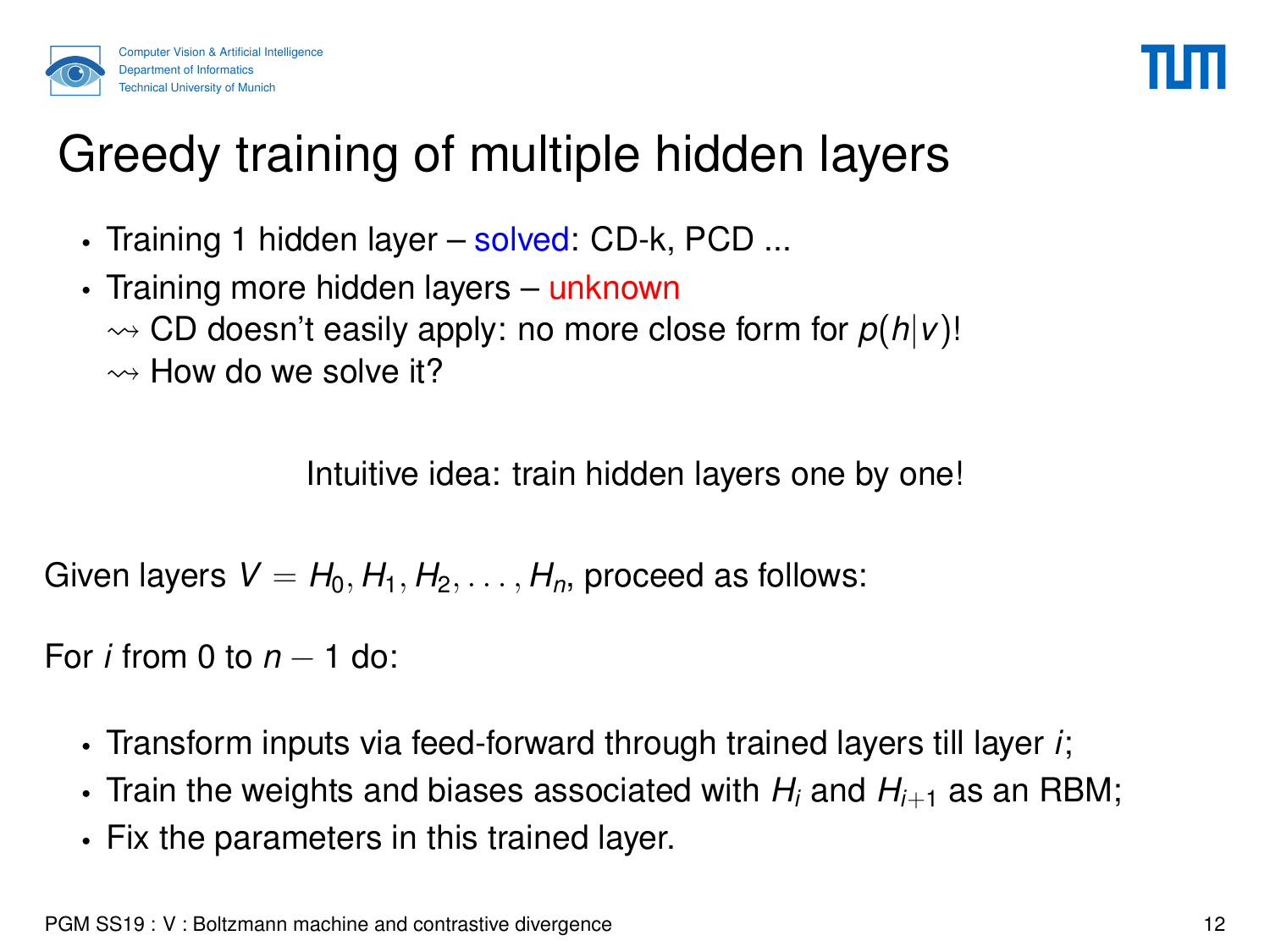



### Greedy training: illustration



- Input transform (feed-forward):  $v_2 = \sigma(w_2^\top \sigma(w_1^\top$  $y_1^{\perp} v + b_1) + b_2$
- Layer training (CD): train with CD layer 2 and 3 as an RBM, this will update  $w_3$ ,  $b_3$  and a temporary bias  $b_2$  for layer 2 which will be discarded.<sup>5</sup>

<sup>5</sup>See implementation from e.g. <http://deeplearning.net/tutorial/DBN.html>. PGM SS19: V: Boltzmann machine and contrastive divergence 13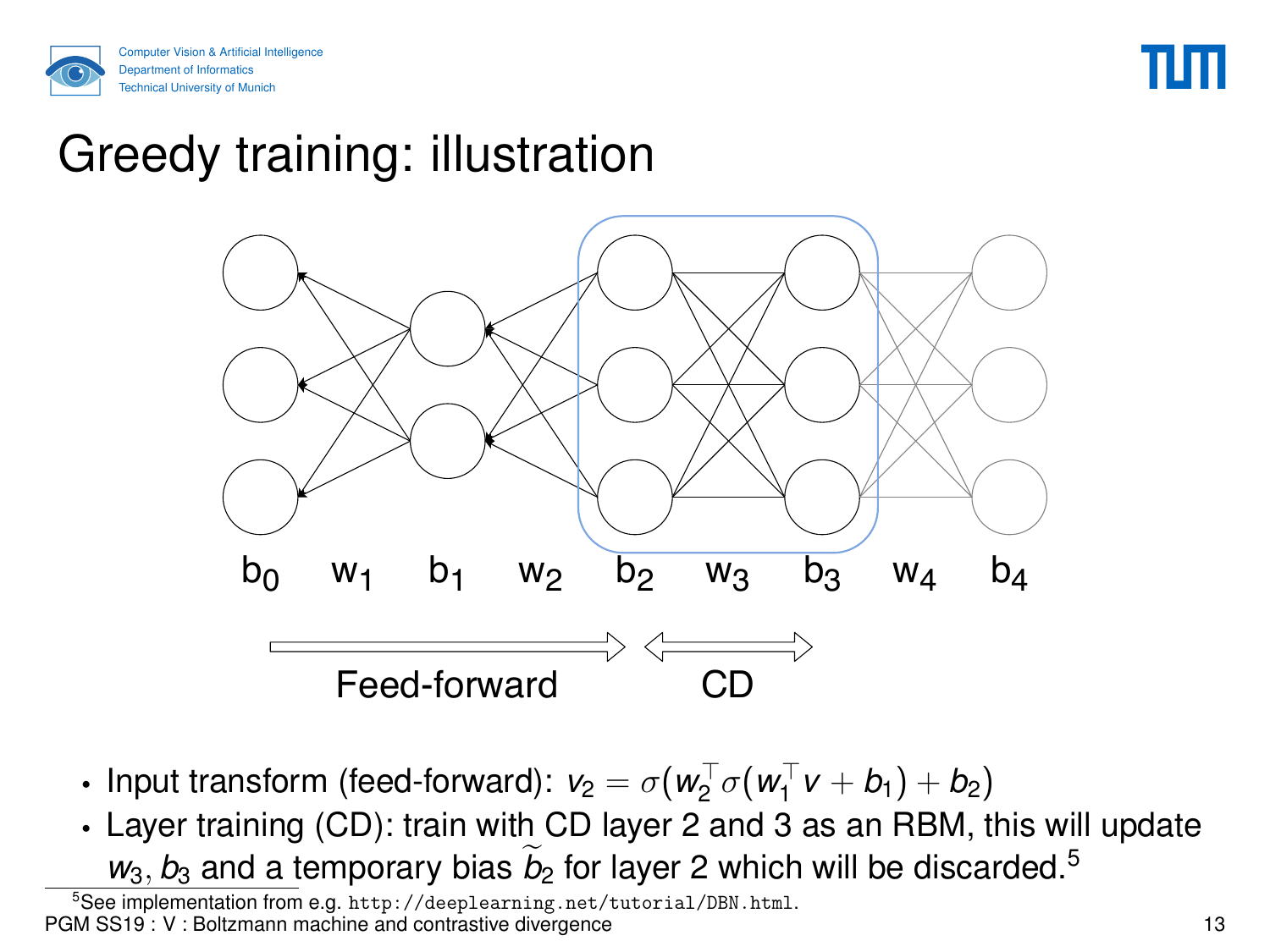



## Deep belief network (DBN)

Does this greedy training make sense? Actually, yes! Do we get a deep Boltzmann machine? Surprisingly, no!

We actually get a hybrid graphical model called **deep belief network**.



Deep Boltzmann machine Deep belief network Sigmoid belief network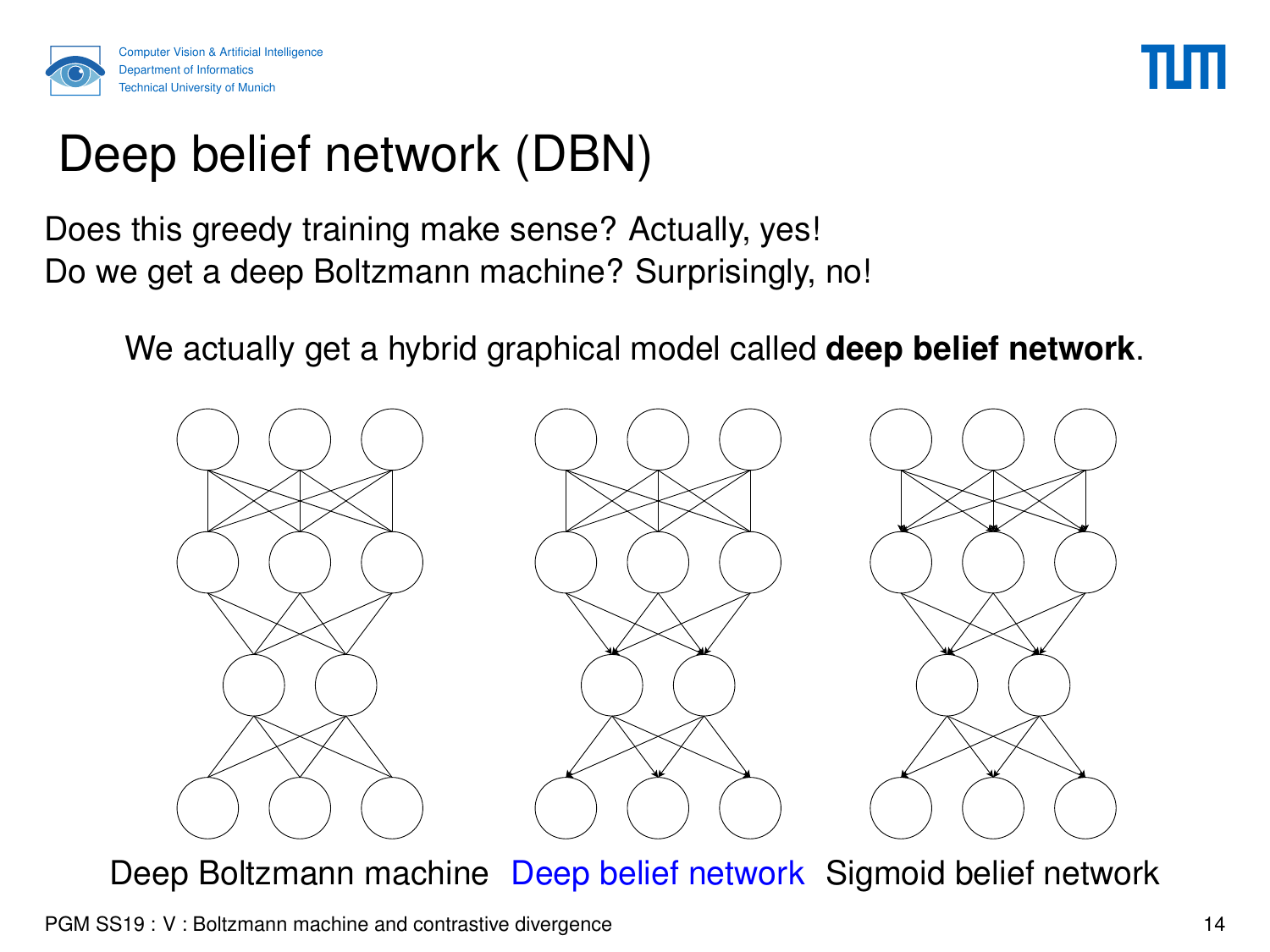



## Justification: DBN as unrolled RBM<sup>6</sup>

An RBM can be unrolled as an infinite SBN

- Blocking Gibbs  $\rightarrow$  ancestral sampling
- Weights are coupled
- Partial unrolling  $\rightarrow$  deep belief net
- Layers above form a "complementary prior"  $\rightsquigarrow$  Cancels out "explaining away" effect;  $\rightsquigarrow$  Layer-wise RBM training makes sense!

General DBNs violate assumptions above

- Uncouple weights, arbitrary layer sizes
- No longer complementary prior
- Nevertheless a practical approximation

<sup>&</sup>lt;sup>6</sup>Hinton et al., ["A fast learning algorithm for deep belief nets".](#page-0-0) PGM SS19 : V : Boltzmann machine and contrastive divergence 15

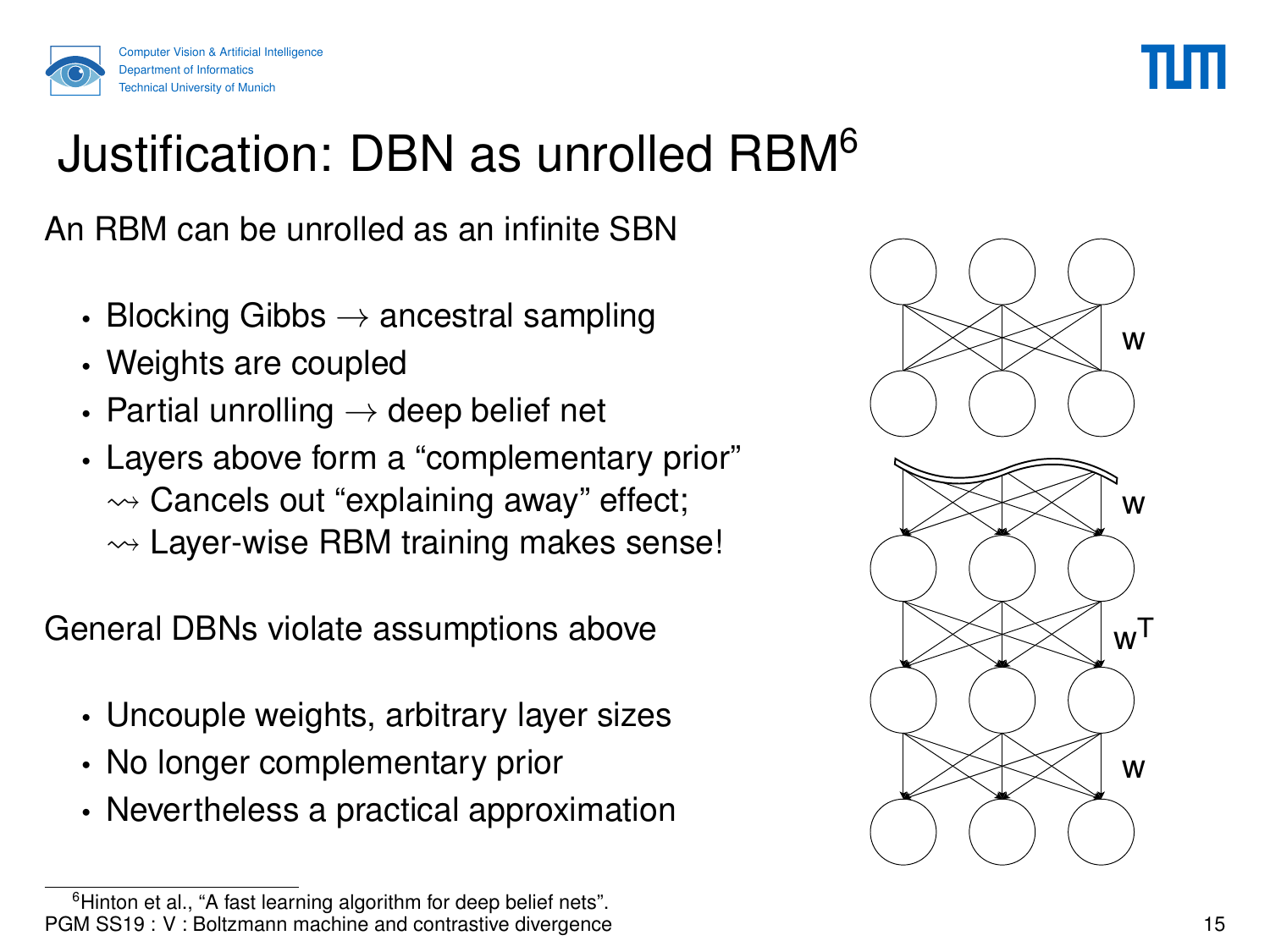

# Fine tuning a DBN

The greedily (pre)trained DBN can be fine-tuned ...

- For generative tasks: wake-sleep algorithm + MCMC
	- $\rightsquigarrow$  Wake-sleep for the directed part, MCMC for top layer;
	- $\rightsquigarrow$  Sampling process: MCMC on top layer  $+$  top-down ancestral sampling.
- For discriminative tasks: feed-forward + backprop

 $\rightsquigarrow$  DBN is turned into a neural network (NN)

 $\rightsquigarrow$  Helped "old" NNs to beat SVM and achieve state-of-the-art

 $\rightsquigarrow$  No longer useful for "new" NNs with better activation functions (rectified linear unit (ReLU)), initialization (Xavier / Kaiming), regularization (dropout, batch-normalization) ...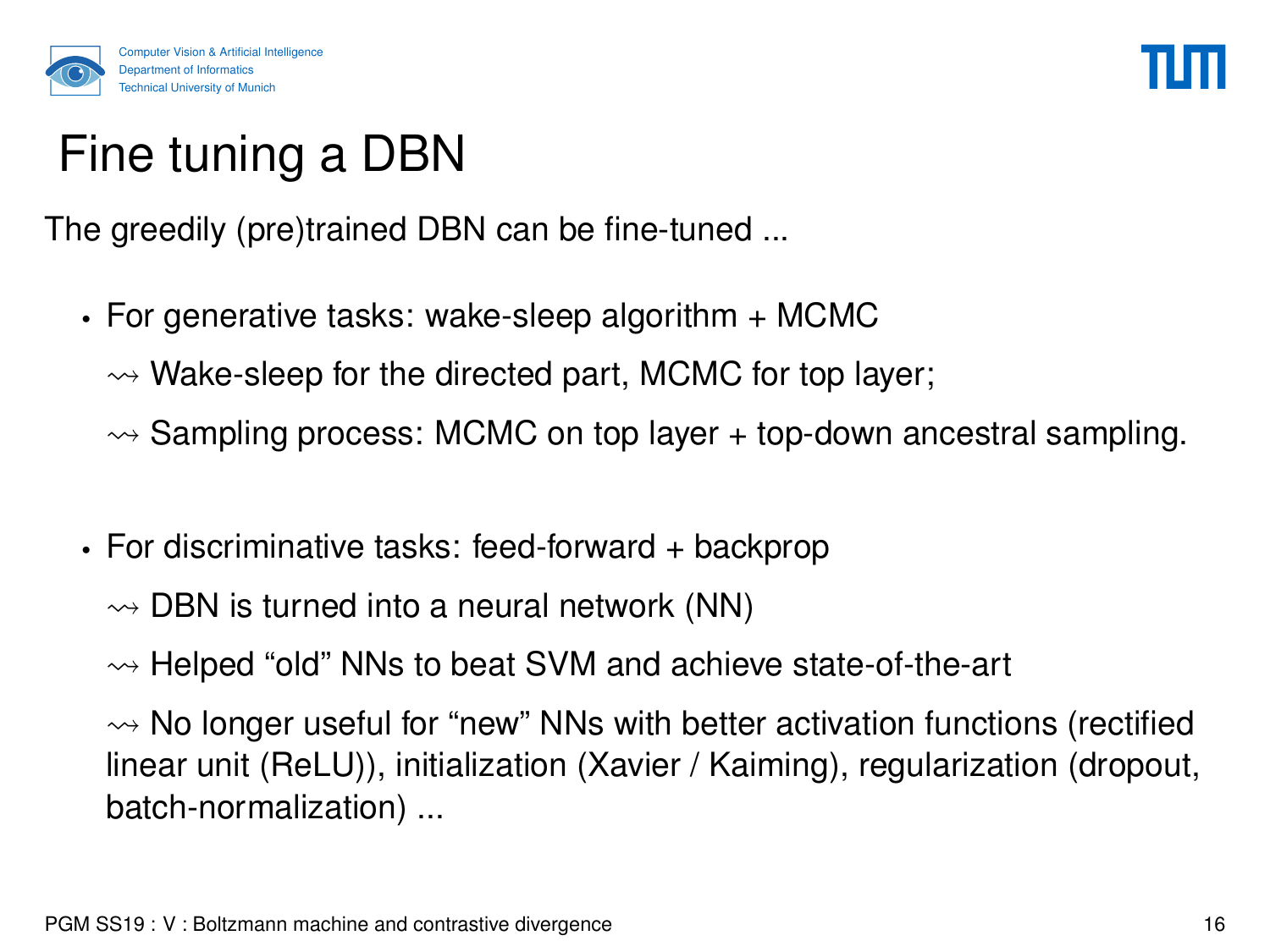



## Deep Boltzmann machine (DBM)

DBM: multi-hidden layer Boltzmann machine

From lecture: partially observed MRF

- MLE gradient has data and model terms;
- Both need inference.

Training? According to Salakhutdinov and Hinton<sup>7</sup>:

- Data term  $\rightarrow$  mean field;
- Model term  $\rightarrow$  blocking Gibbs sampling  $\rightsquigarrow$  2 blocks: odd / even layers

Pre-training? Yes!

<sup>7</sup>Salakhutdinov and Hinton, ["Deep Boltzmann Machines".](#page-0-0) PGM SS19 : V : Boltzmann machine and contrastive divergence 17 17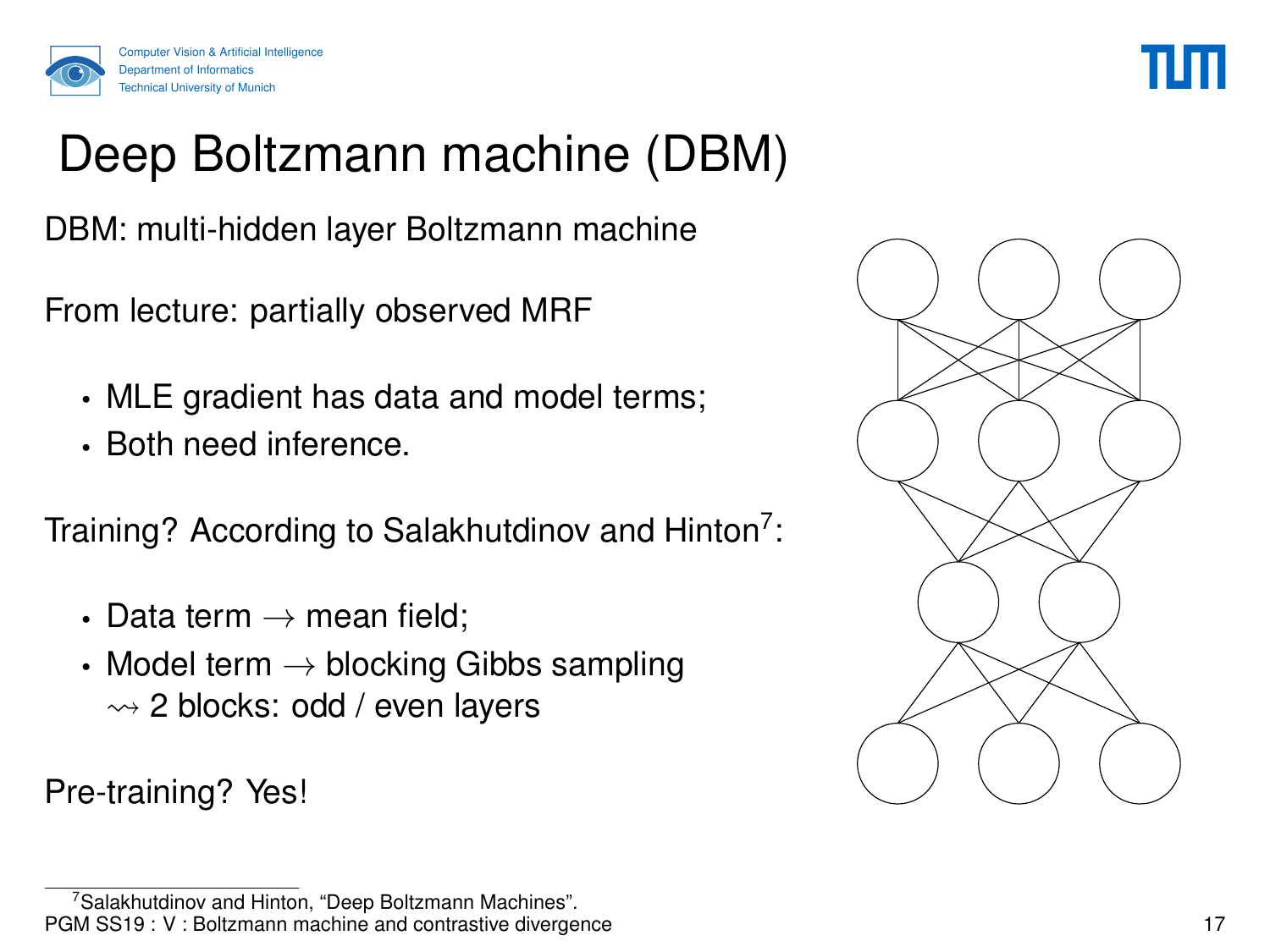



### Deep Boltzmann machine: pre-training



Similar to DBN, DBM can also benefit from layerwise CD pretraining!

However, modifications needed to approximate information from both sides:

- 1st and last layers are cloned with coupled weights;
- weights in all middle layers are doubled.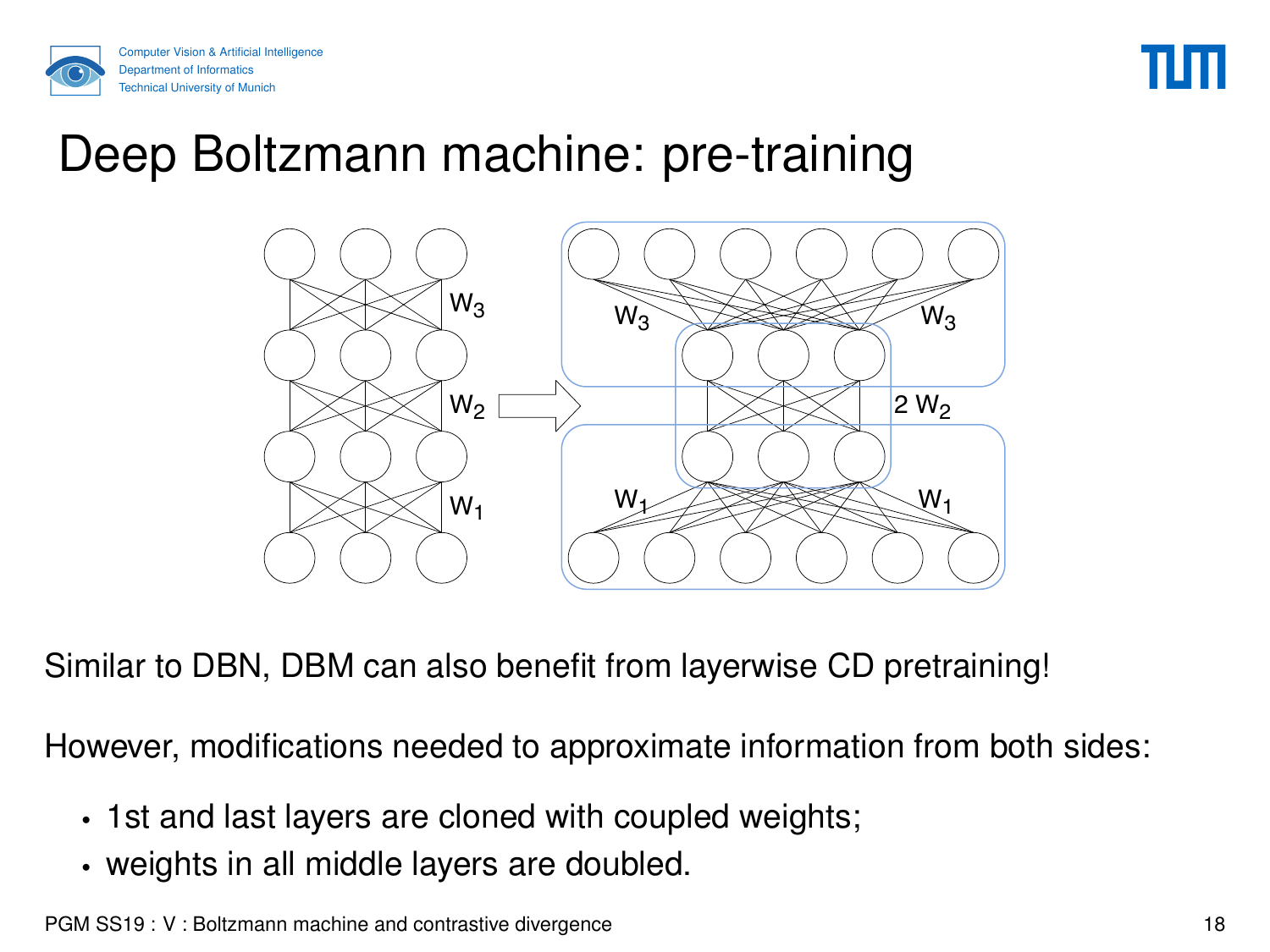

## Other extensions

- Gaussian input nodes: Gaussian-Bernoulli RBM ...
- Sparse connections: convolutional layer connections
- Directed counter part: sigmoid belief network
- "A la mode" DL generative models:
	- − Variational auto-encoder (VAE);
	- − Generative adversarial network (GAN);
	- − ...
- ...